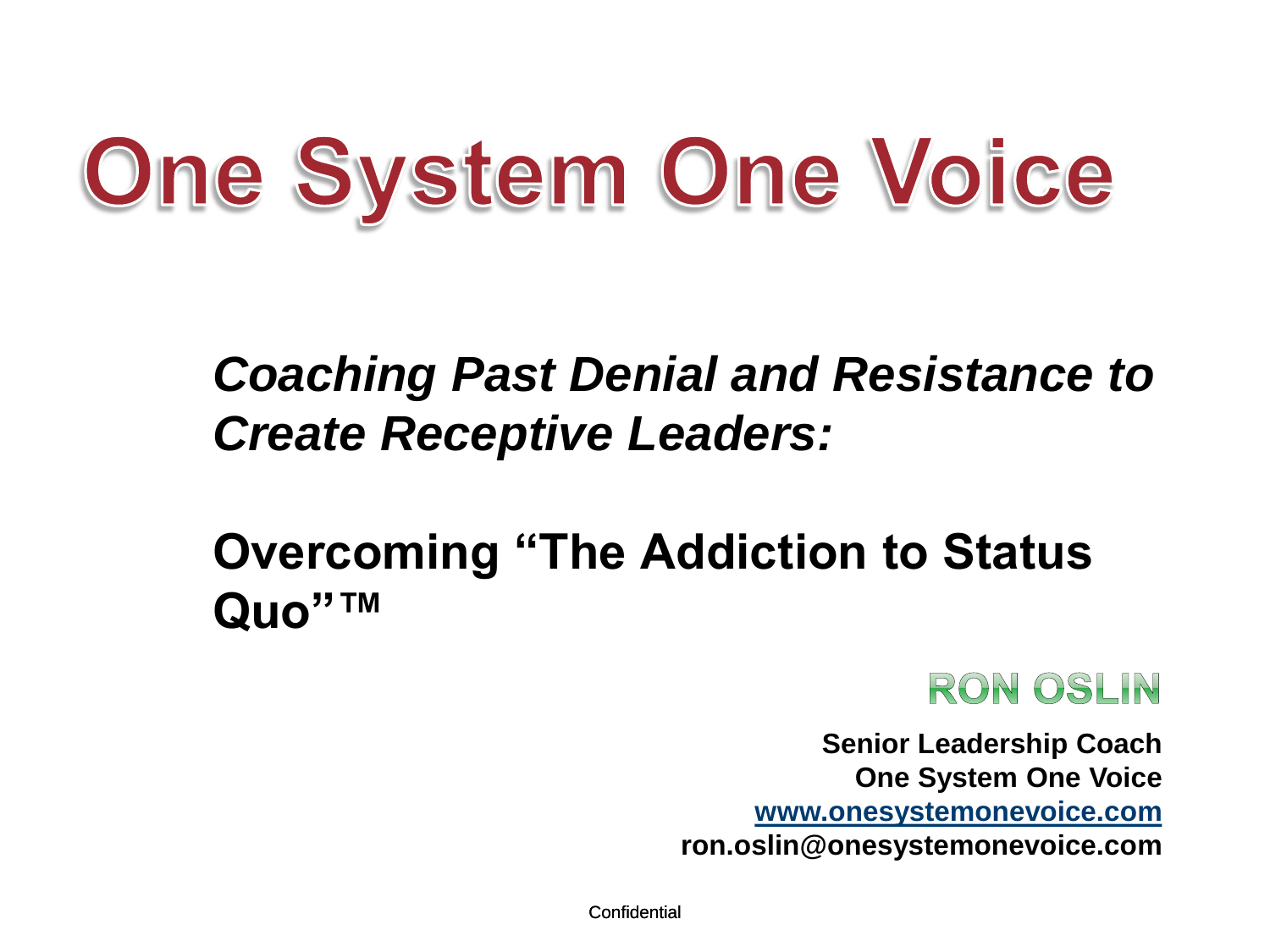**Thank you for spending 30 minutes of your valuable time with me today!**



## **Ron Oslin Lean Coach & Leadership Therapist Capital One Bank**

## **Senior Coach [onesystemonevoice.com](http://www.onesystemonevoice.com/)**

**One System One Voice**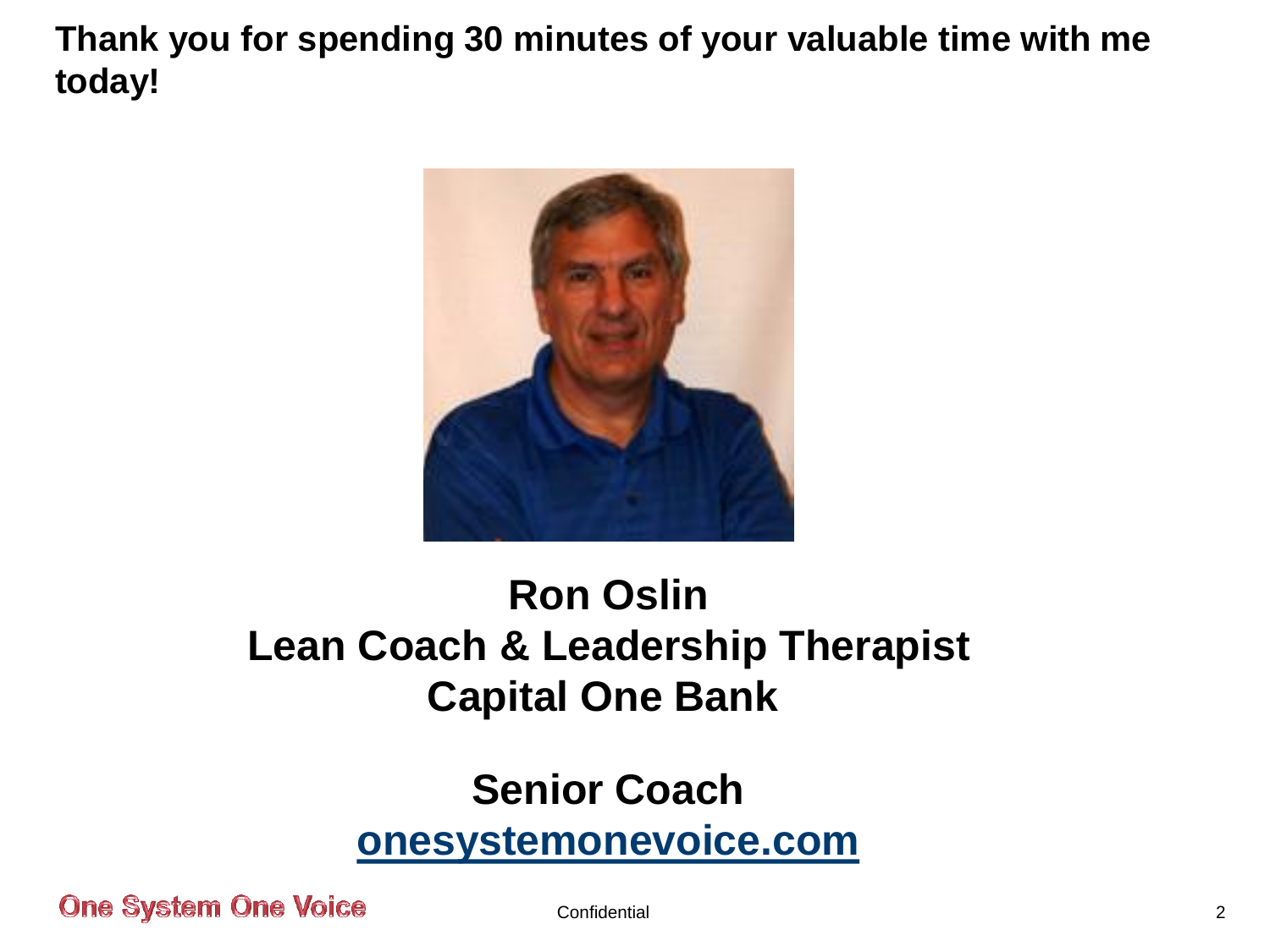**Our Dance Card**



- **Wisdom about change**
- **The Addiction to Status Quo™**
- **Wrestling vs. Dancing**
- **Motivational Interviewing**
- **Where/How to learn more**

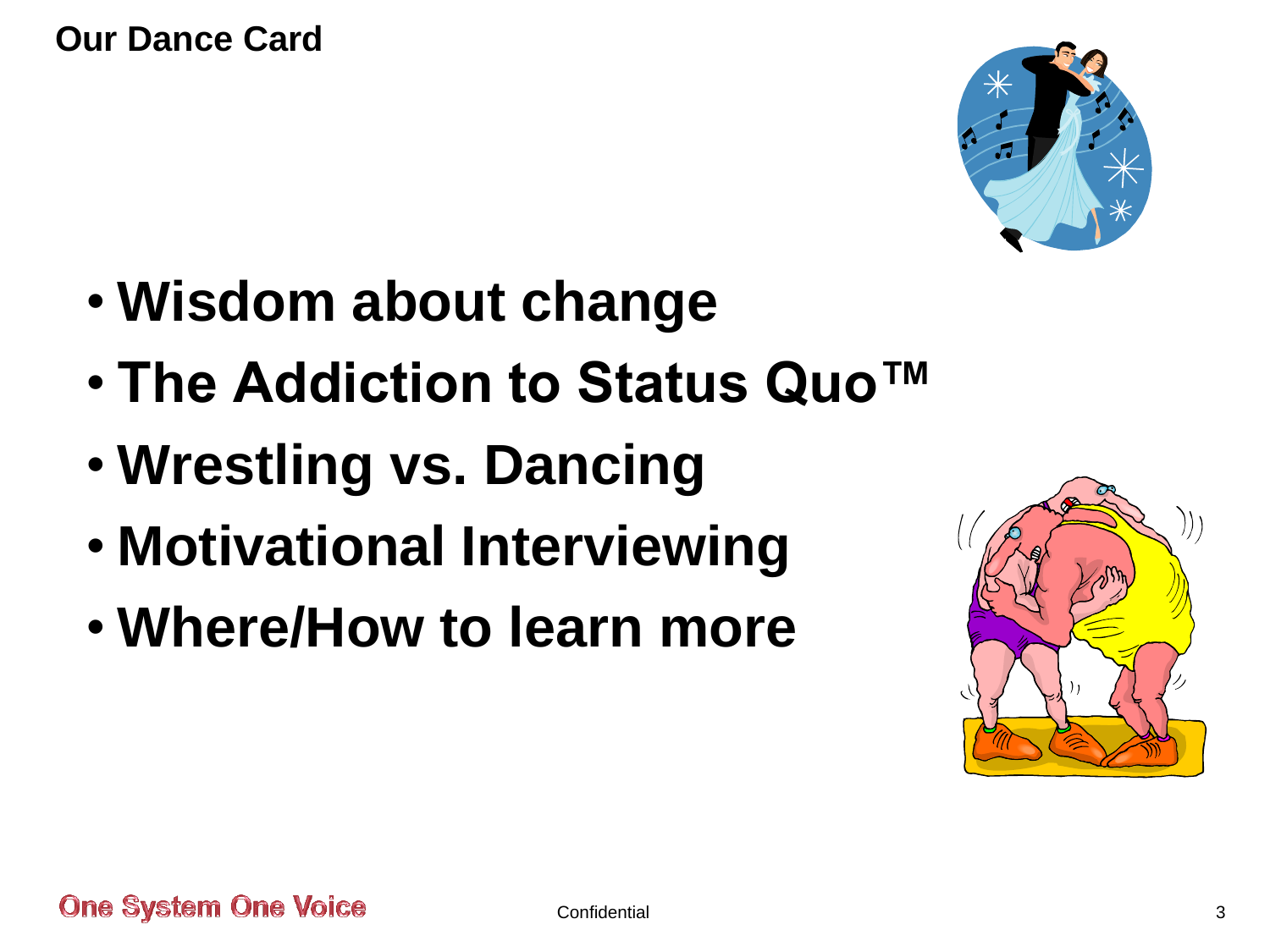**These statistics should cause each of us to question our assumptions**

- **97% of all transformations Fail**
- **90% of individuals will relapse and try to return to the before change condition**
- **51% associates are not engaged**
- **88% of associates don't have passion for their work**
- **80% of senior managers are not passionate about their work**

**We have been doing the same thing over and over again and expect a different result – It is time for a change**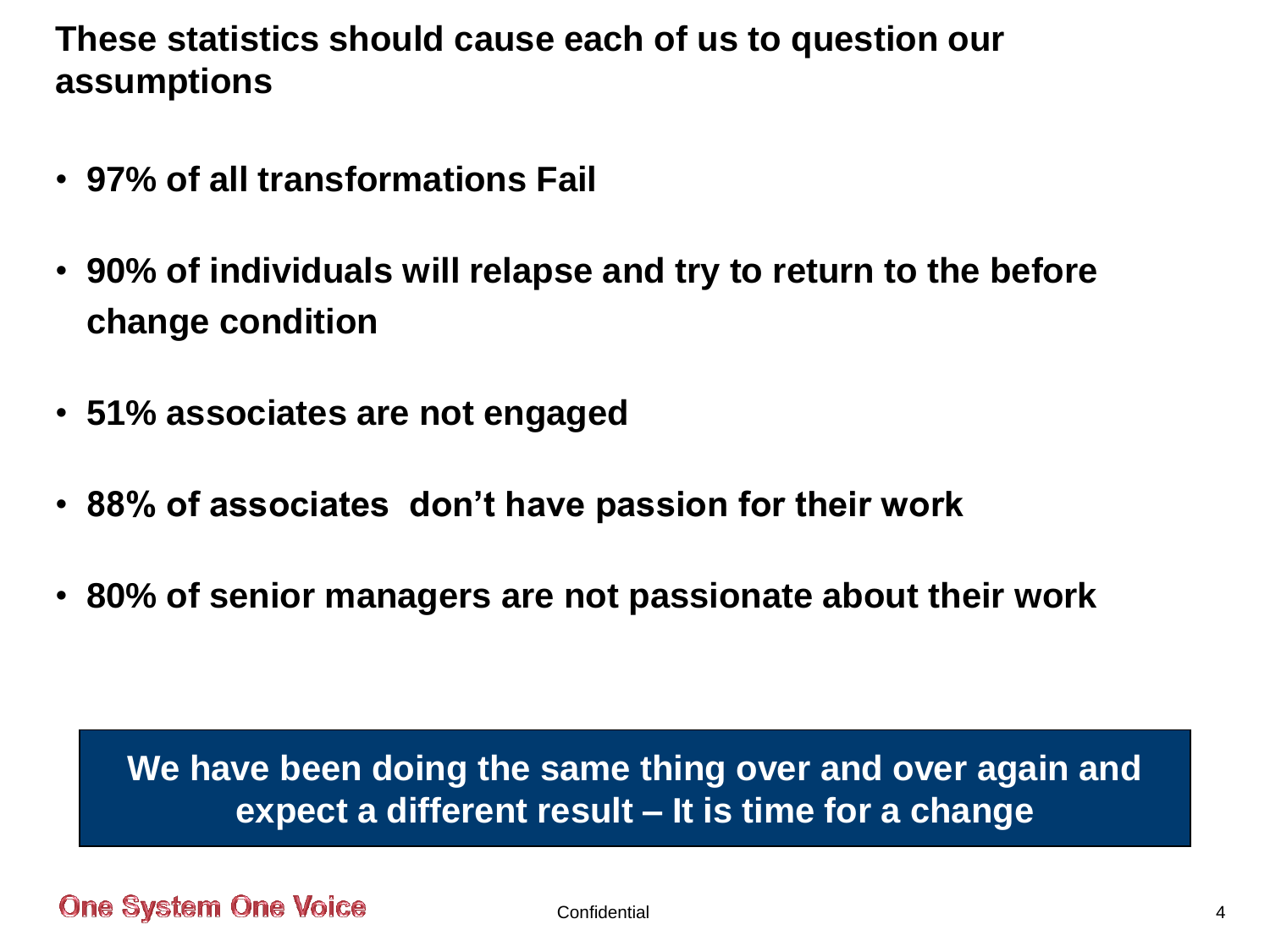# **Wisdom from the Clinical Community deployed in a "Bank"** *Our focus for today*

**A large percentage of people in an organization are "Addicted to the Status Quo"™**

**One System One Voice**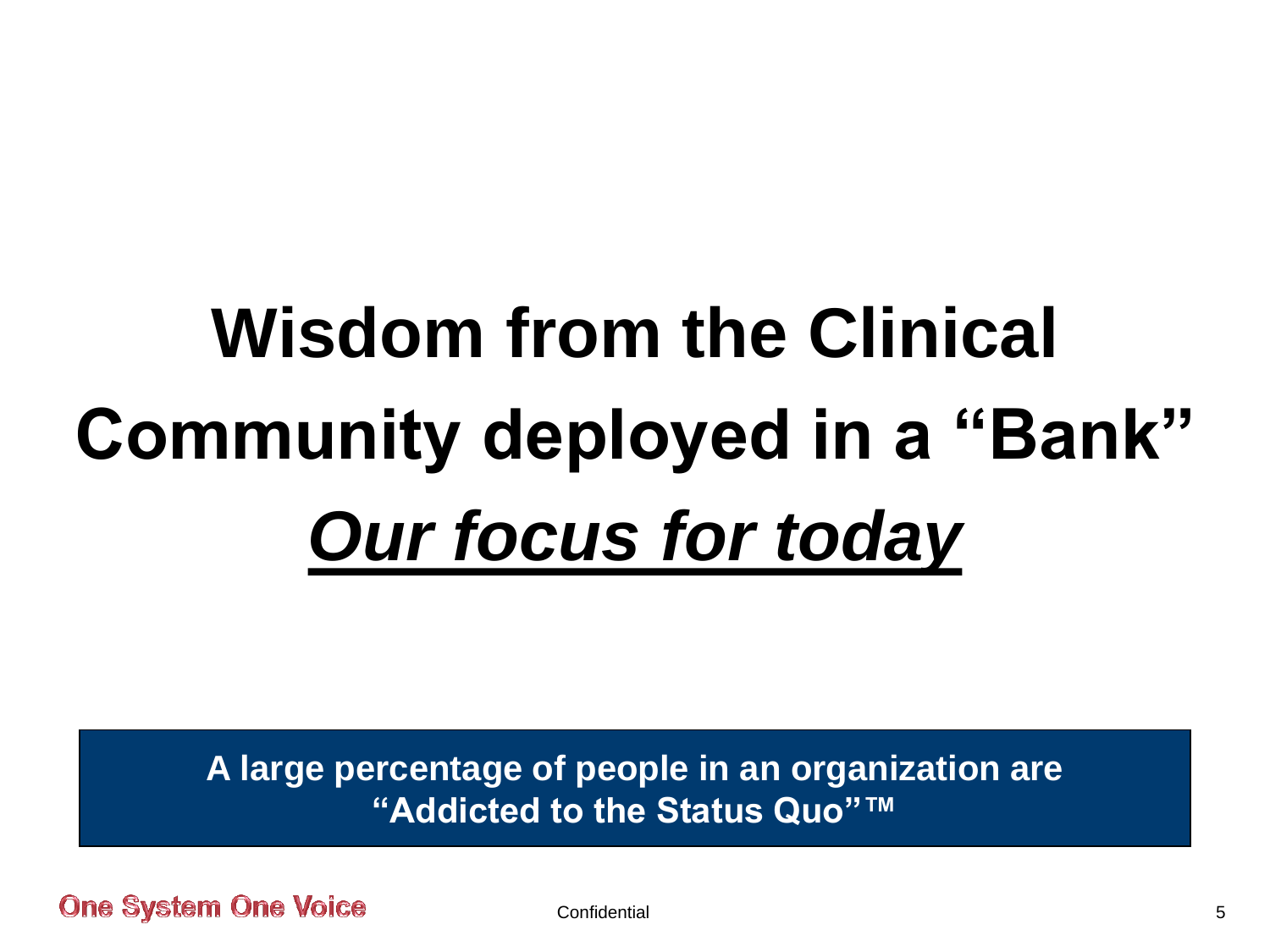**Addiction is defined as:**

## **a state defined by compulsive engagement in rewarding stimuli, despite consequences. The term has little or no pejorative meaning attached to it.**

#### **Examples:**

- **Cell phone**
- **Running**
- **Reading**
- **Watching TV**
- **Not letting others solve problems**
- **I did not invent it**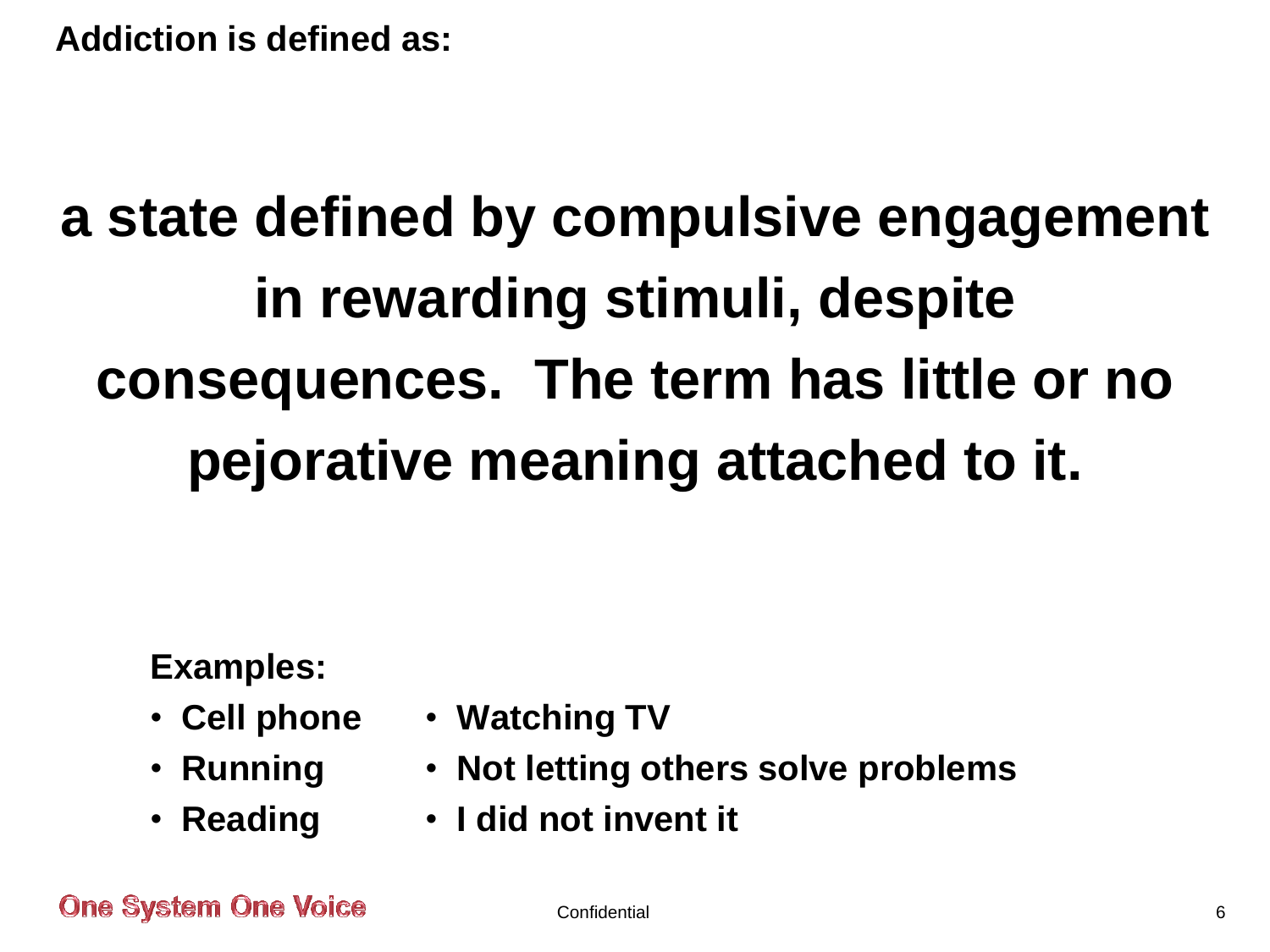#### **Research shows this is a typical associate segmentation for any change**



**One System One Voice** 

Confidential 7 Prochaska five stages of change model Data is based on several research studies. Terms from Carlo C. DiClemente and J. O.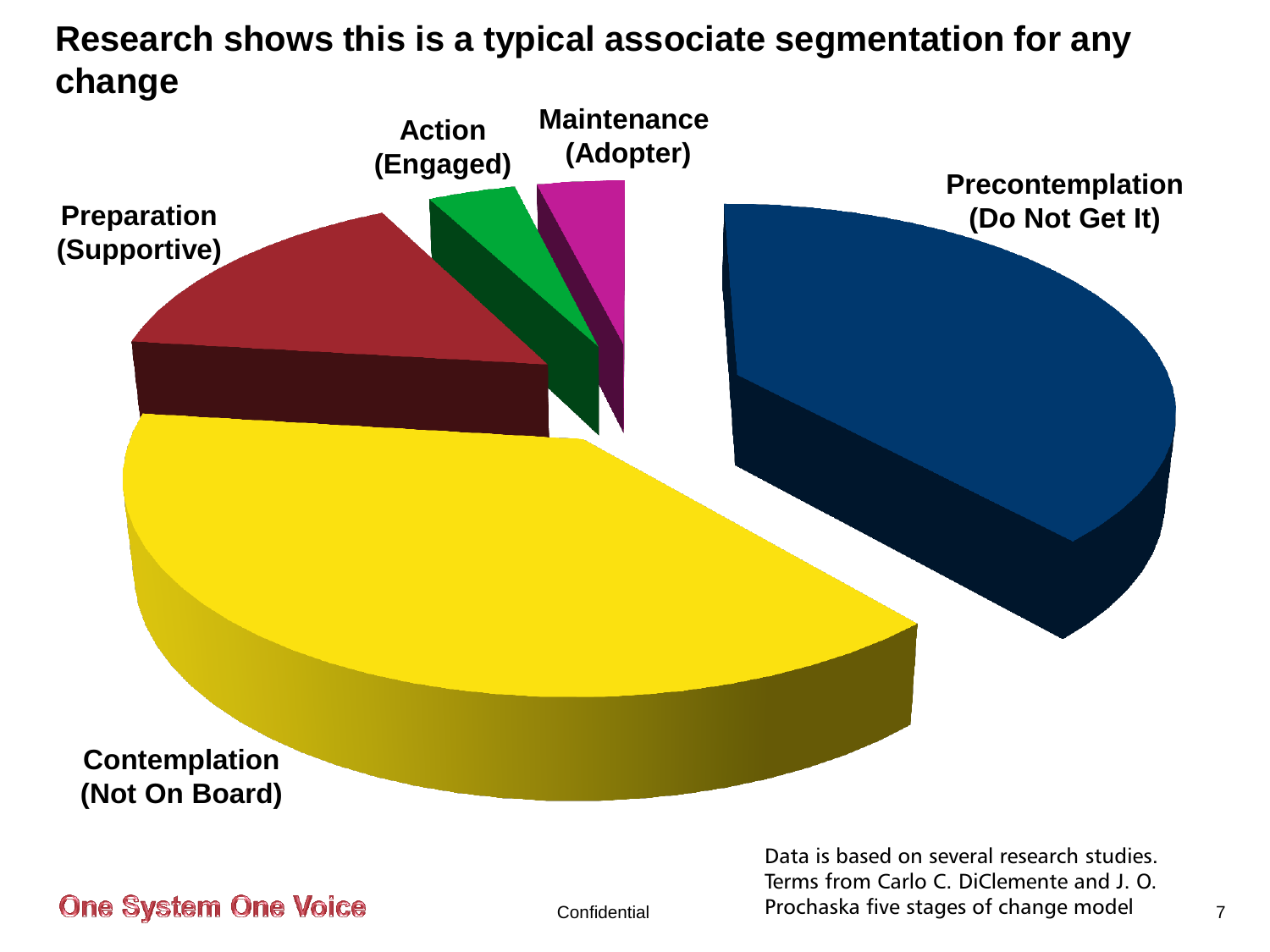#### **We must meet each associate where they are and create an effective interaction**



**The classical coaching methods change agents are taught and use can be effective in these segments to lower resistance and increase change for the other 75% they increase resistance and lower the rate of change**

#### **Classical Coaching is effective for 25% of the population**

**Data is based on several research studies**

**One System One Voice**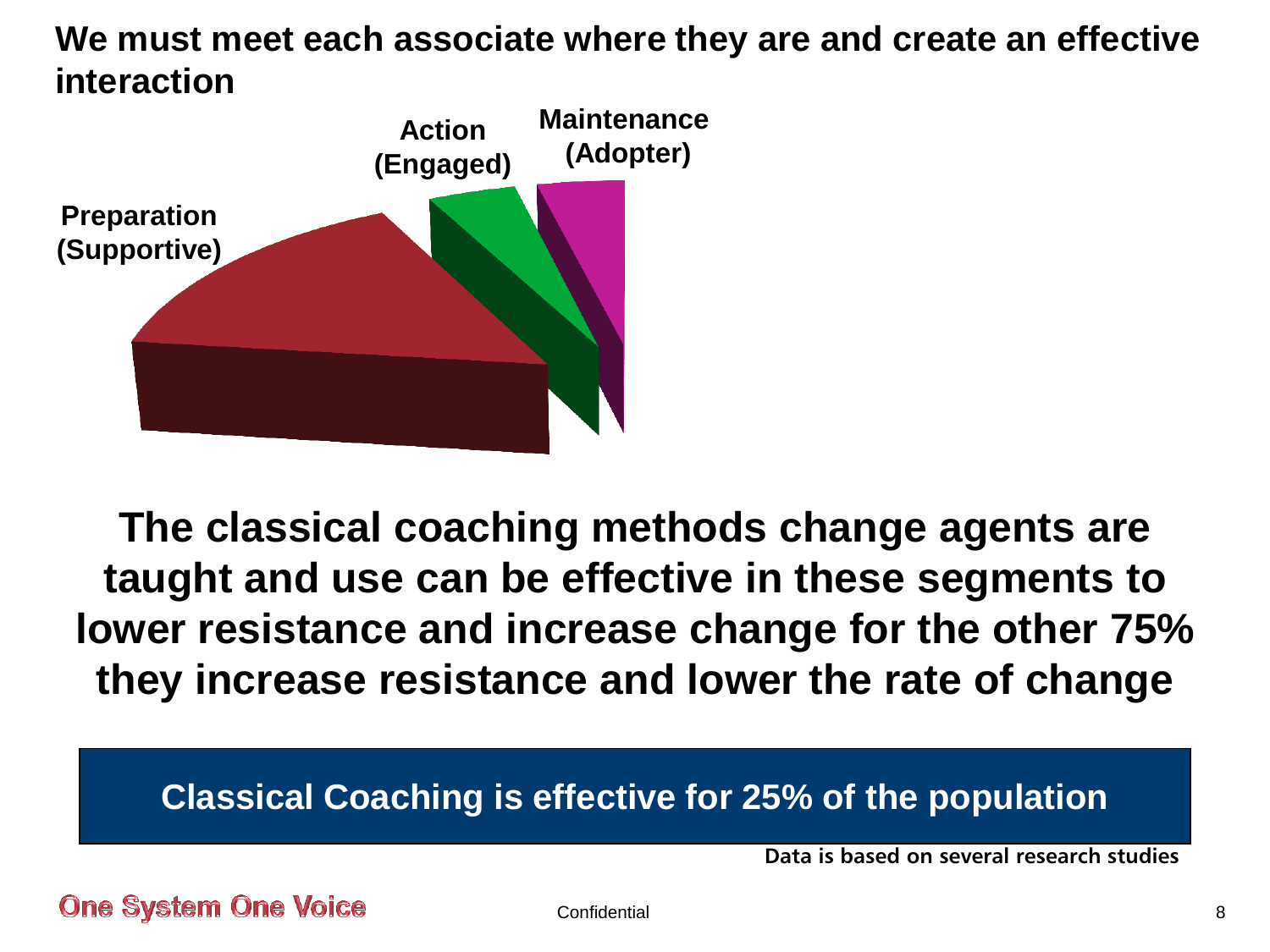**Before we can assist someone change we must first believe**

# **No Person Can Change Another Person! Change Must Come From Within!**

**One System One Voice**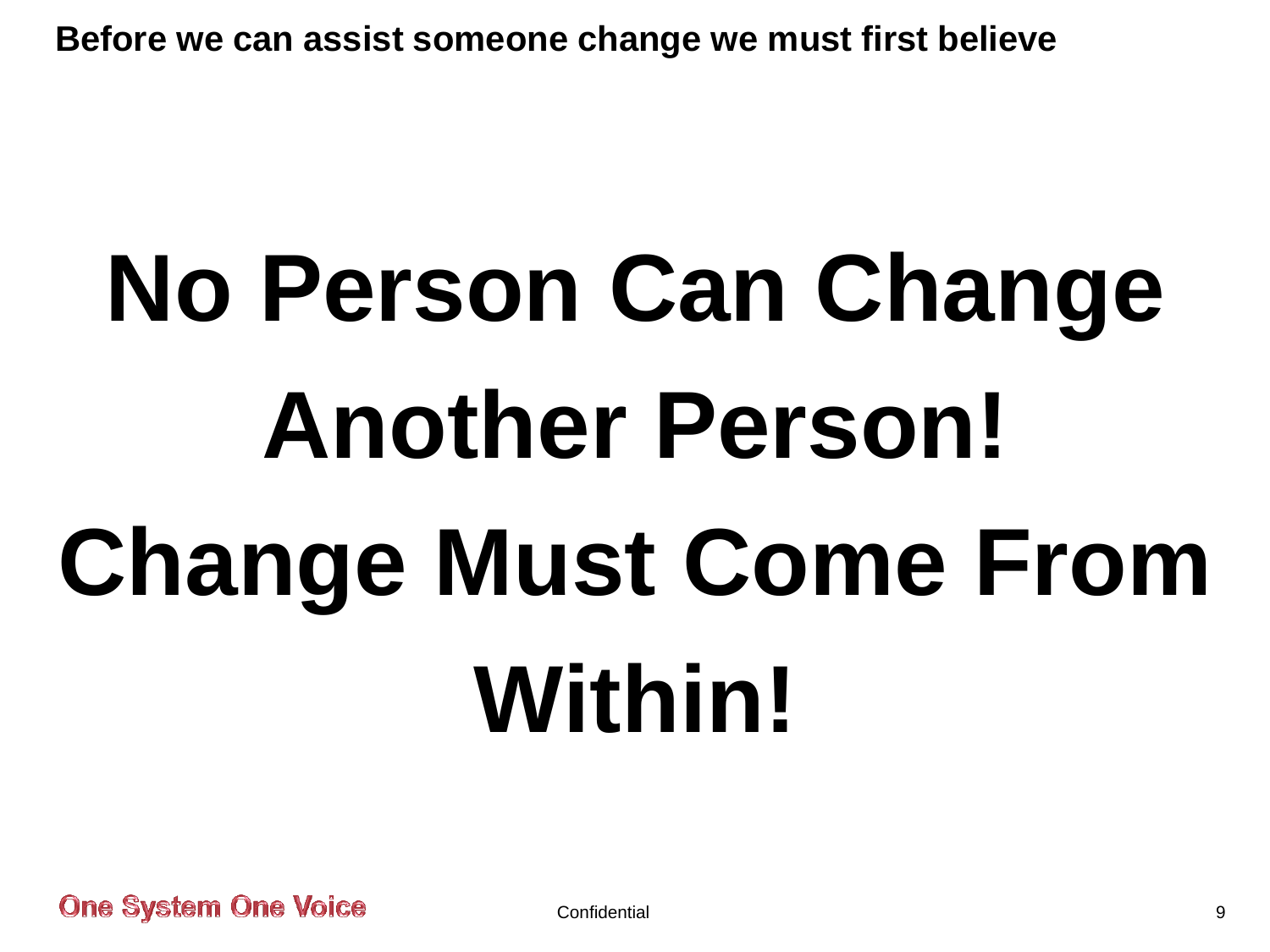## **Behavioral Change**

- **Assumptions changed**
- **Beliefs changed**
- **Words, Actions and Body Language congruent**
- **Reward replacement**
- **Maintains new behavior under stress**
- **Maintains new behavior when external stimuli are removed**

## **Compliance**

- **Behavior dependent upon setting**
- **Words, Action & Body Language inconsistent**
- **Maintains new behavior as long as external stimuli are maintained**

#### **Are your expectations and your journey / methods aligned?**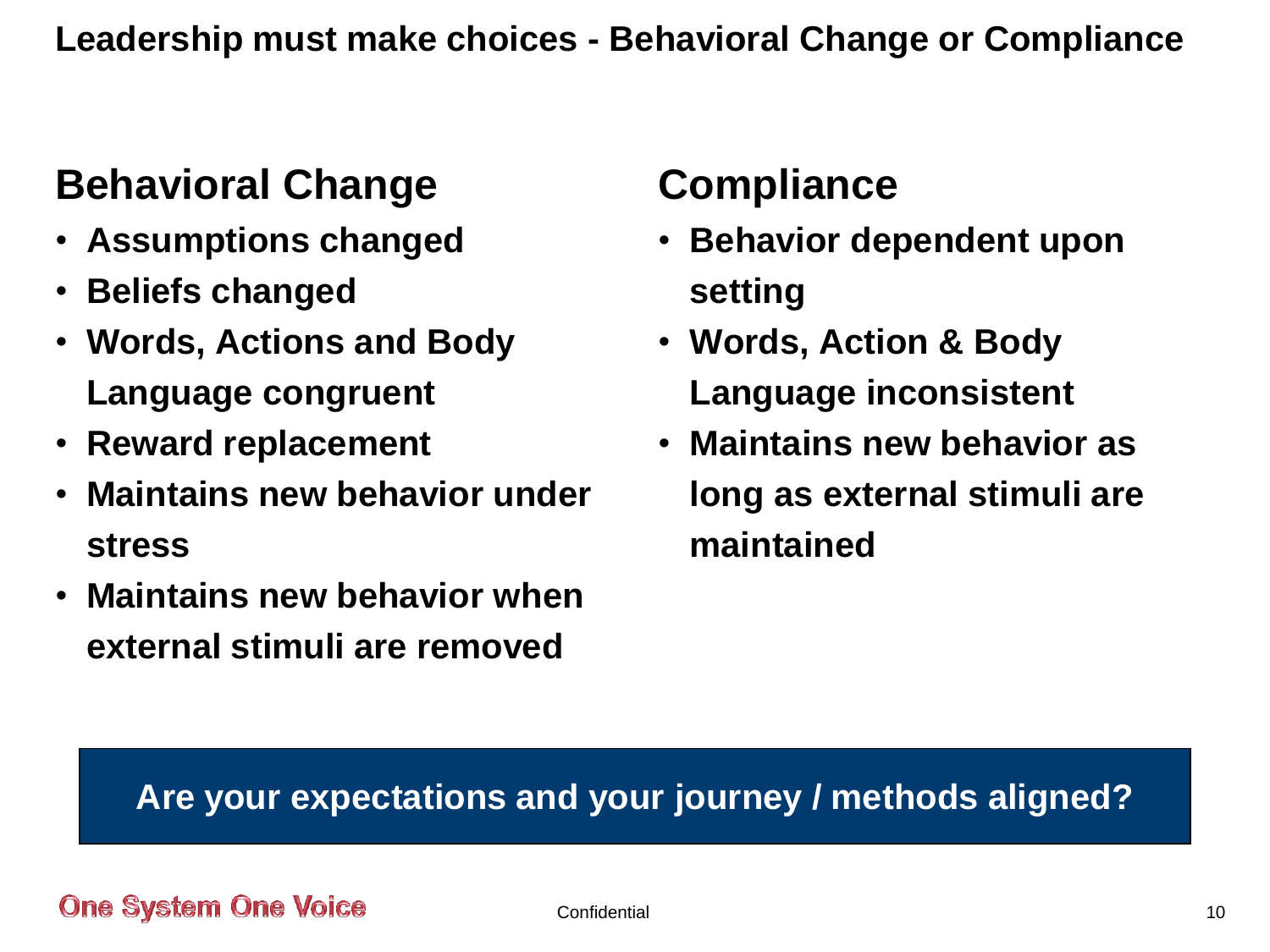**Typically when coaching those who do not want to be coached OR Trying to change someone who does not want to change**

- **Listener argues for change**
	- Persuades
	- Suggests, Advises
- **Speaker argues for staying the same**



## **"We call this Wrestling"**

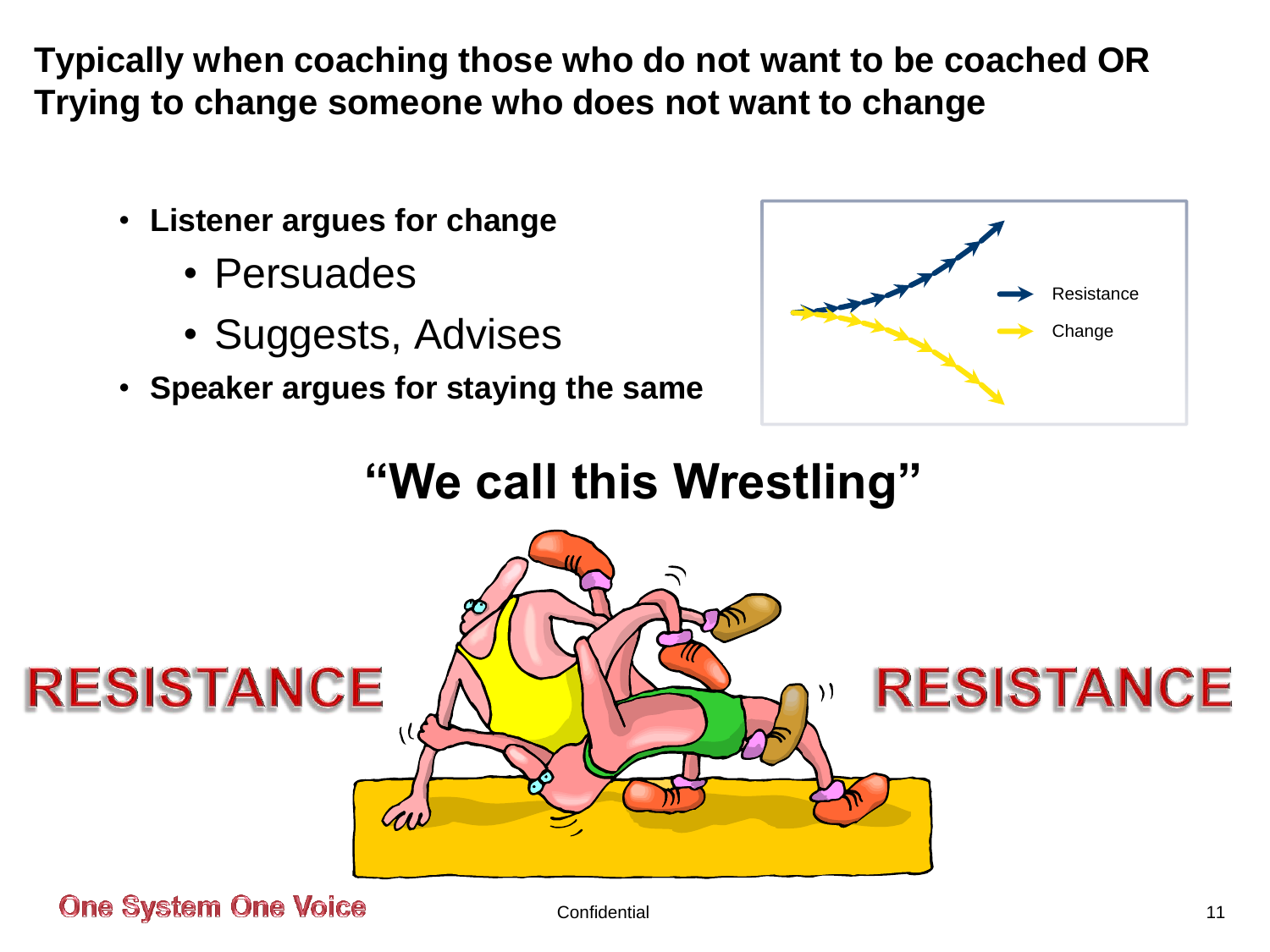### **We need to change our paradigm for the 75% and "Dance Toward Change"**

- **Listener empathizes with status quo**
- **Speaker explores options for change**



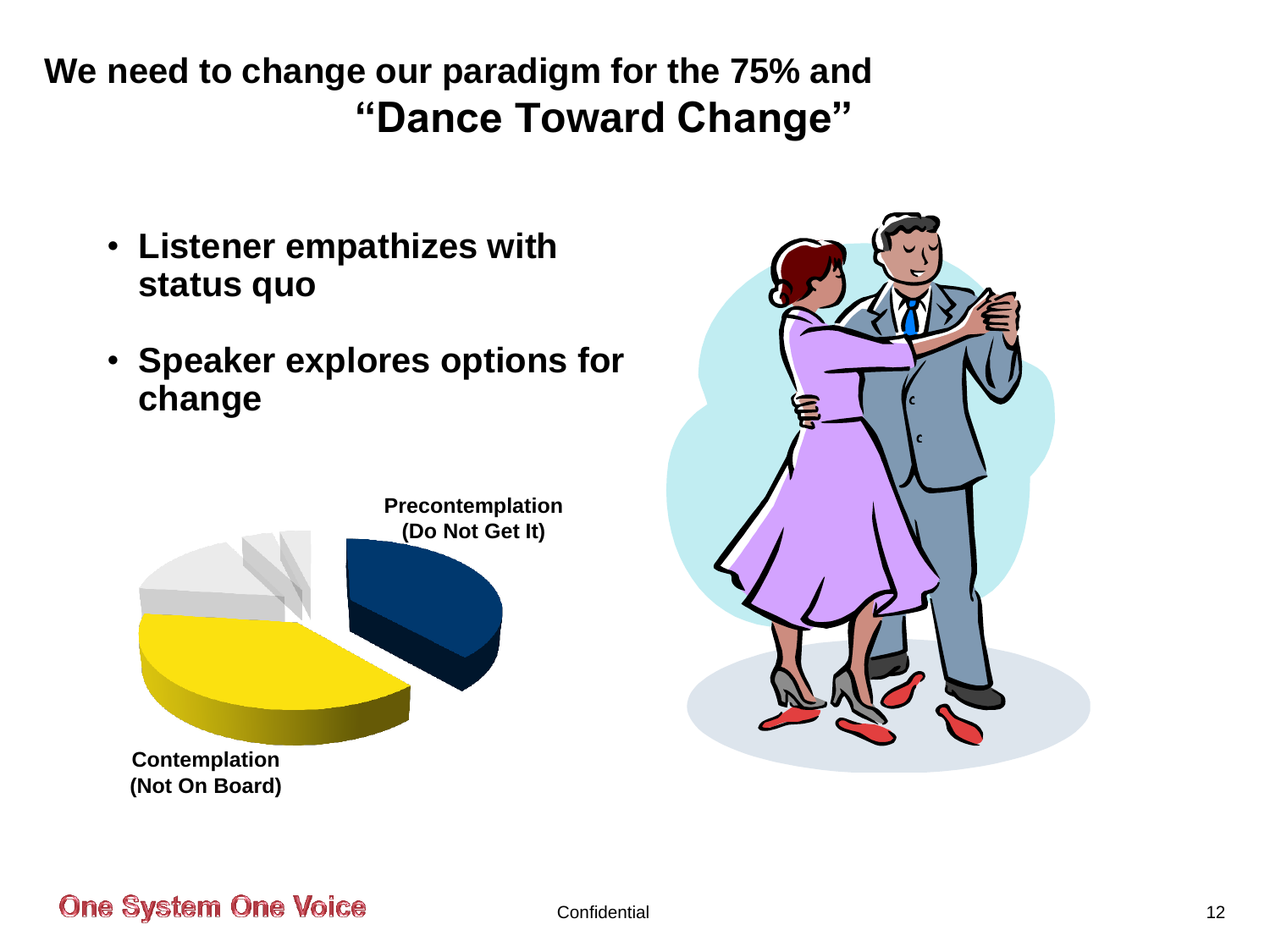#### **The wisdom we found in the clinical community is:**

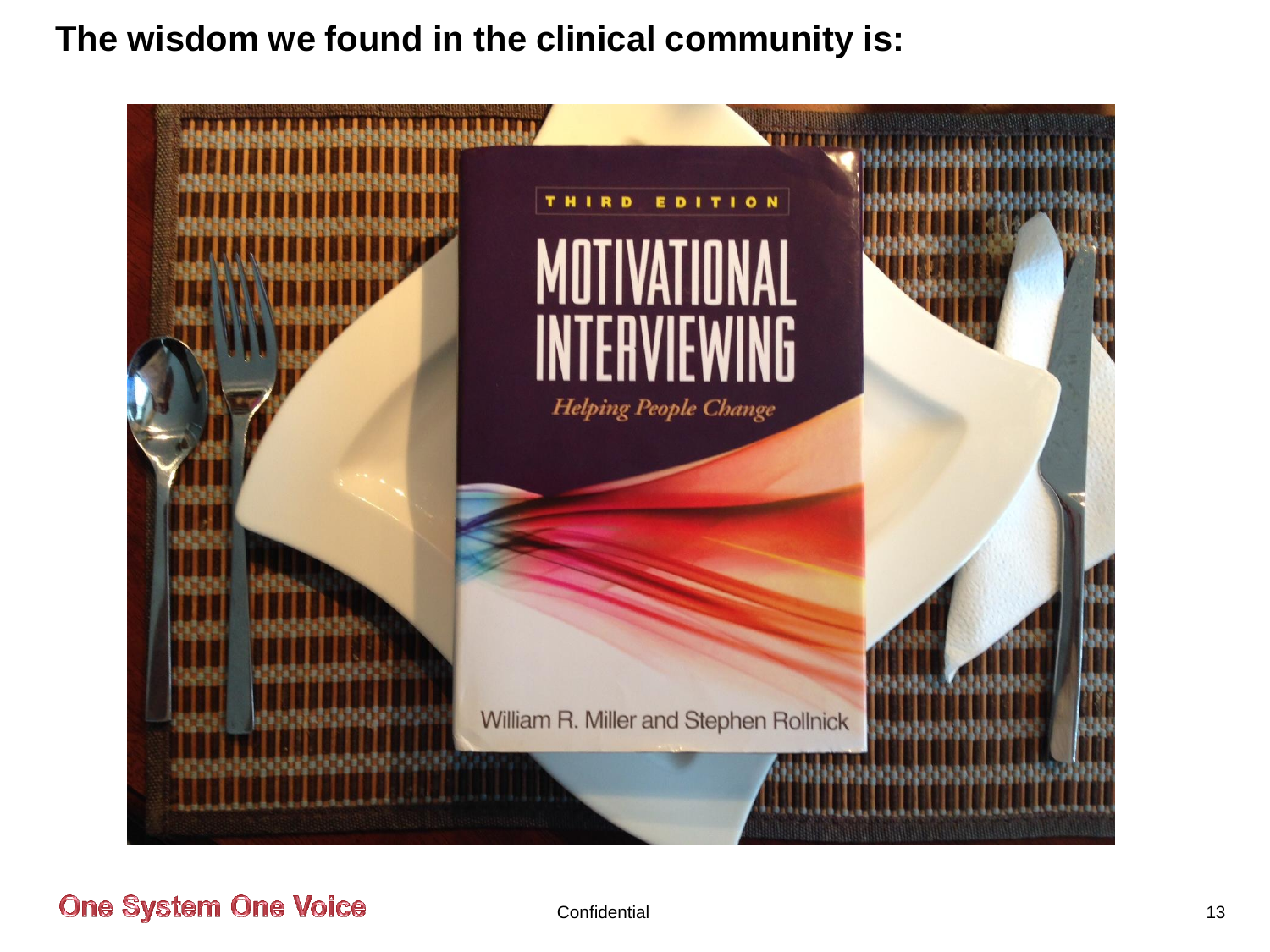## **MI is a person-centered conversation style for addressing the common problem of ambivalence about change**

**Miller WR & Rollnick S (2012).** *Motivational interviewing: Helping people change (3rd ed)***. New York: Guilford.**

**One System One Voice** 

Confidential 2008 14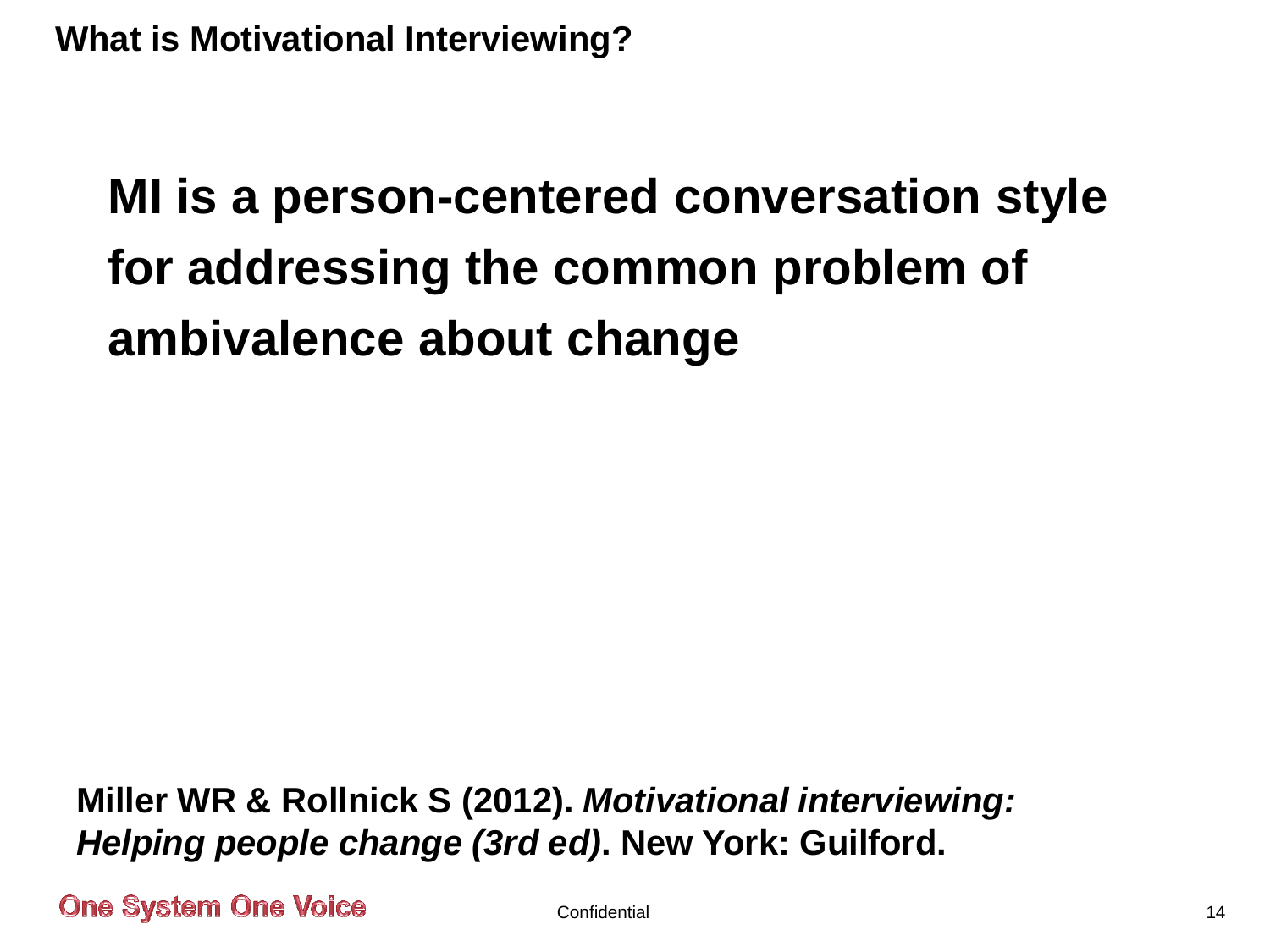



## **Listening Skills**

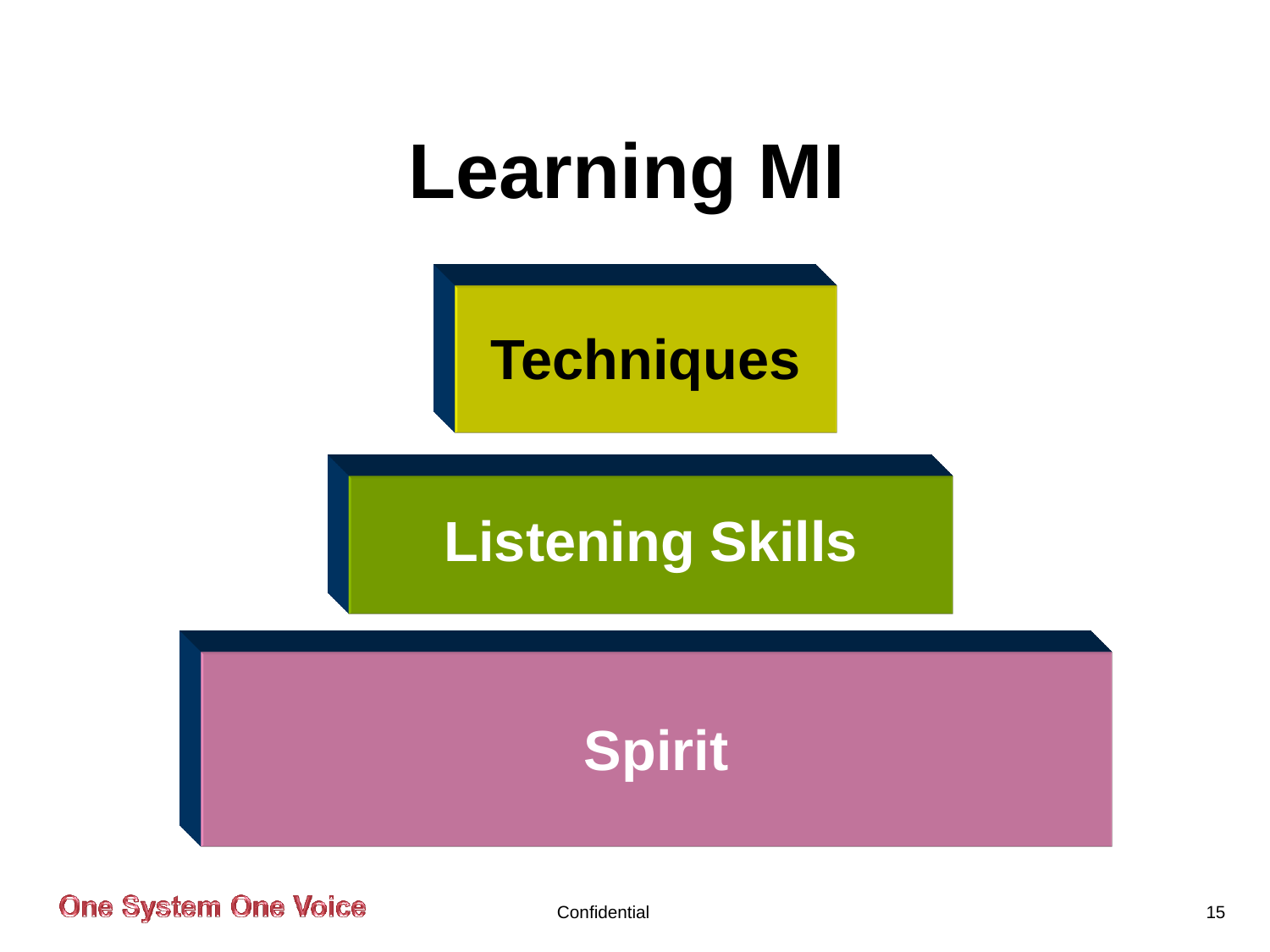#### **Research on Empathy in Deep rooted habits Conversations**

- **Listeners who show high levels of empathic skill have speakers who are:**
- Less resistant
- More likely to stay engaged
- More likely to change their behavior
- Less likely to relapse
- **Empathy is the single best predictor of a higher success rate in deep rooted habits conversations**

#### **Are you interested or trying to be interesting?**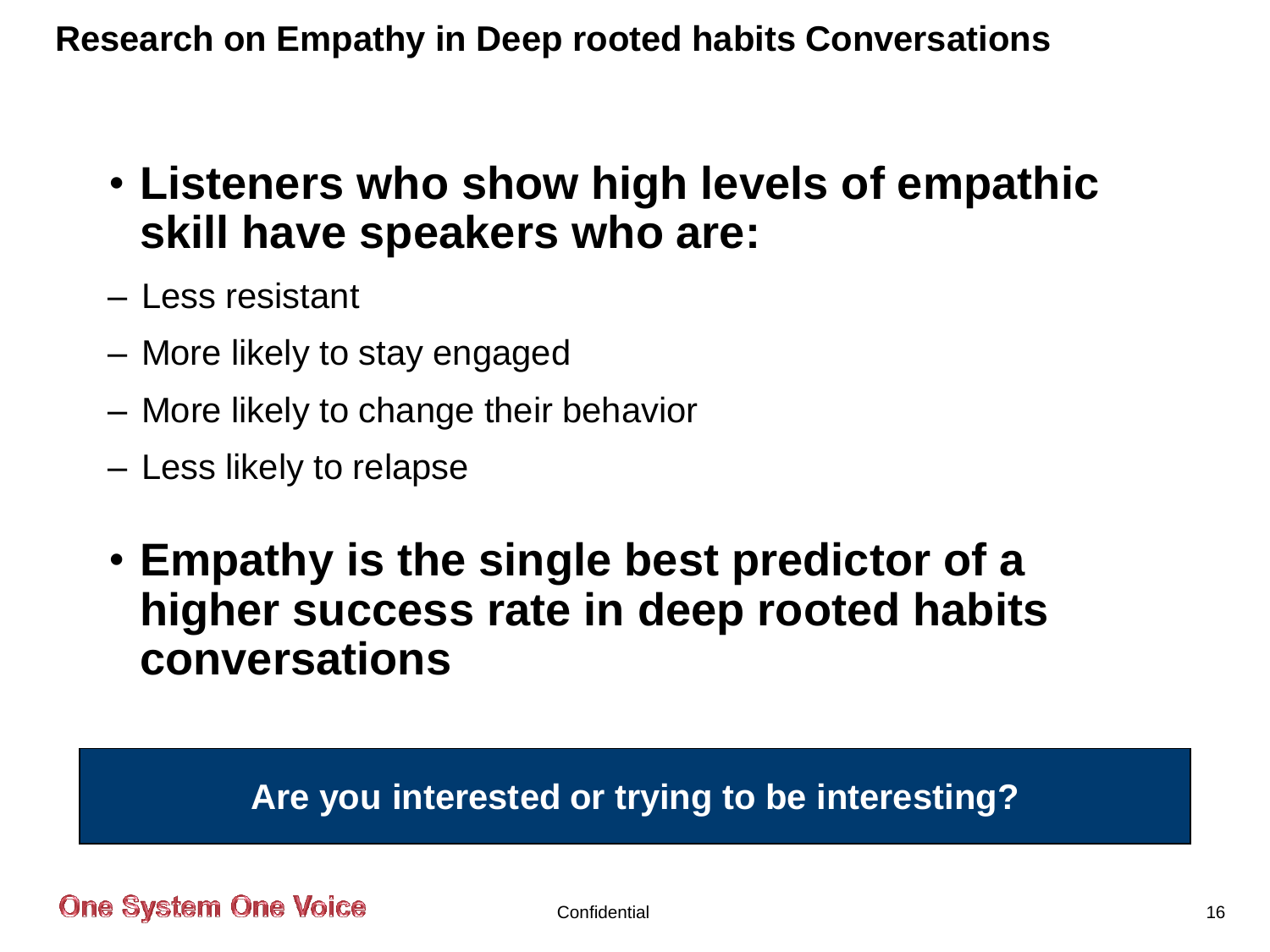**The** *Spirit* **of Motivational Interviewing summarized**

- **Direct persuasion is not an effective method for resolving ambivalence.**
- **The style is generally a quiet and eliciting one.**
- **The listener is directive in helping the speaker to examine and resolve ambivalence.**

**Rollnick & Miller, 1995**

**One System One Voice** 

Confidential 27 and 27 and 27 and 27 and 27 and 27 and 27 and 27 and 27 and 27 and 27 and 27 and 27 and 27 and 27 and 27 and 27 and 27 and 27 and 27 and 27 and 27 and 27 and 27 and 27 and 27 and 27 and 27 and 27 and 27 and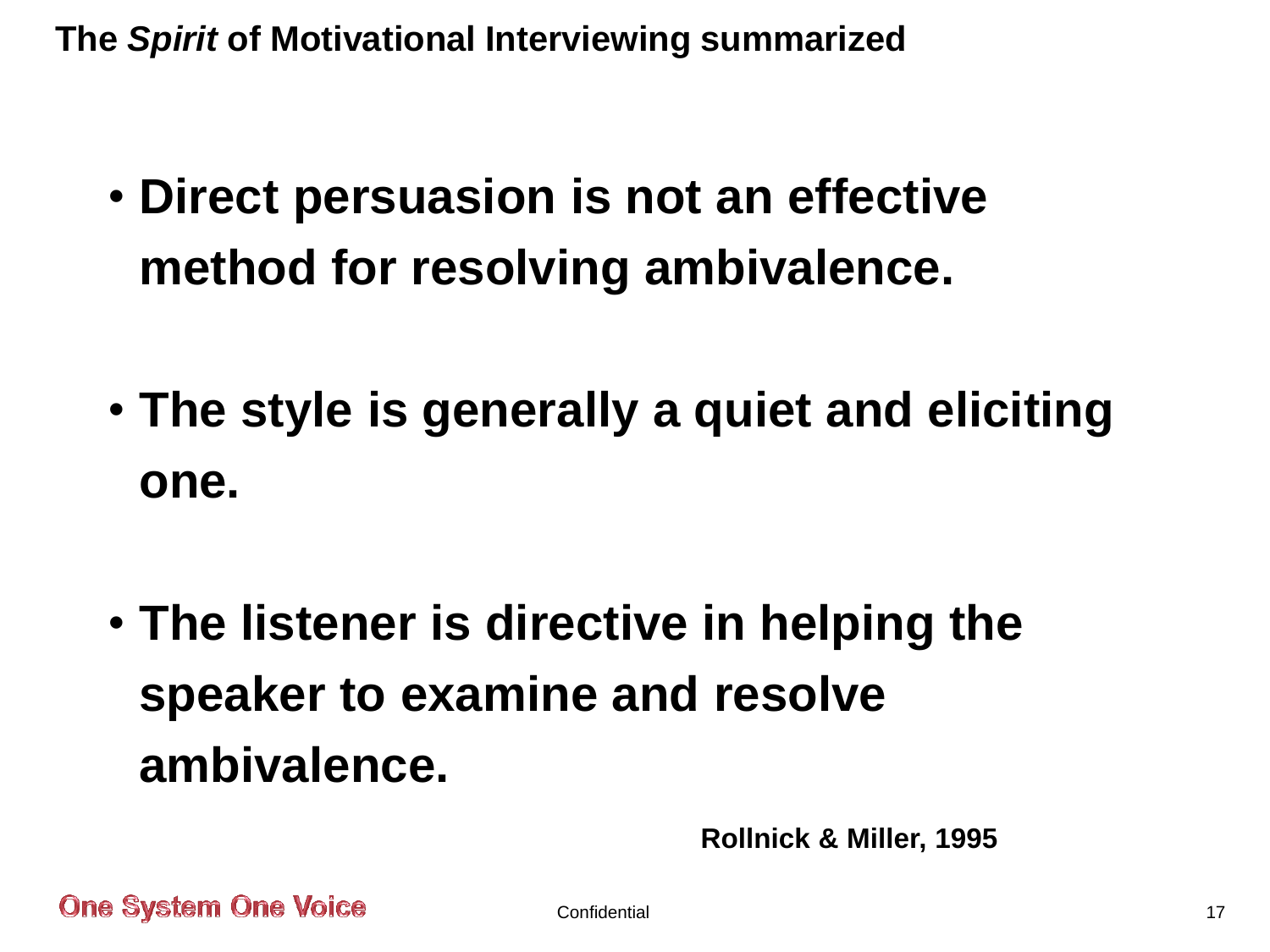**We have learned many key lessons during our journey**

- **Understand people's assumptions**
- **Meet each person where they are**
- **The intellectual argument will always fail**
- **Values and actions must be aligned**
- **Leaders must lead not support**
- **It's about demonstrated proficiency NOT training**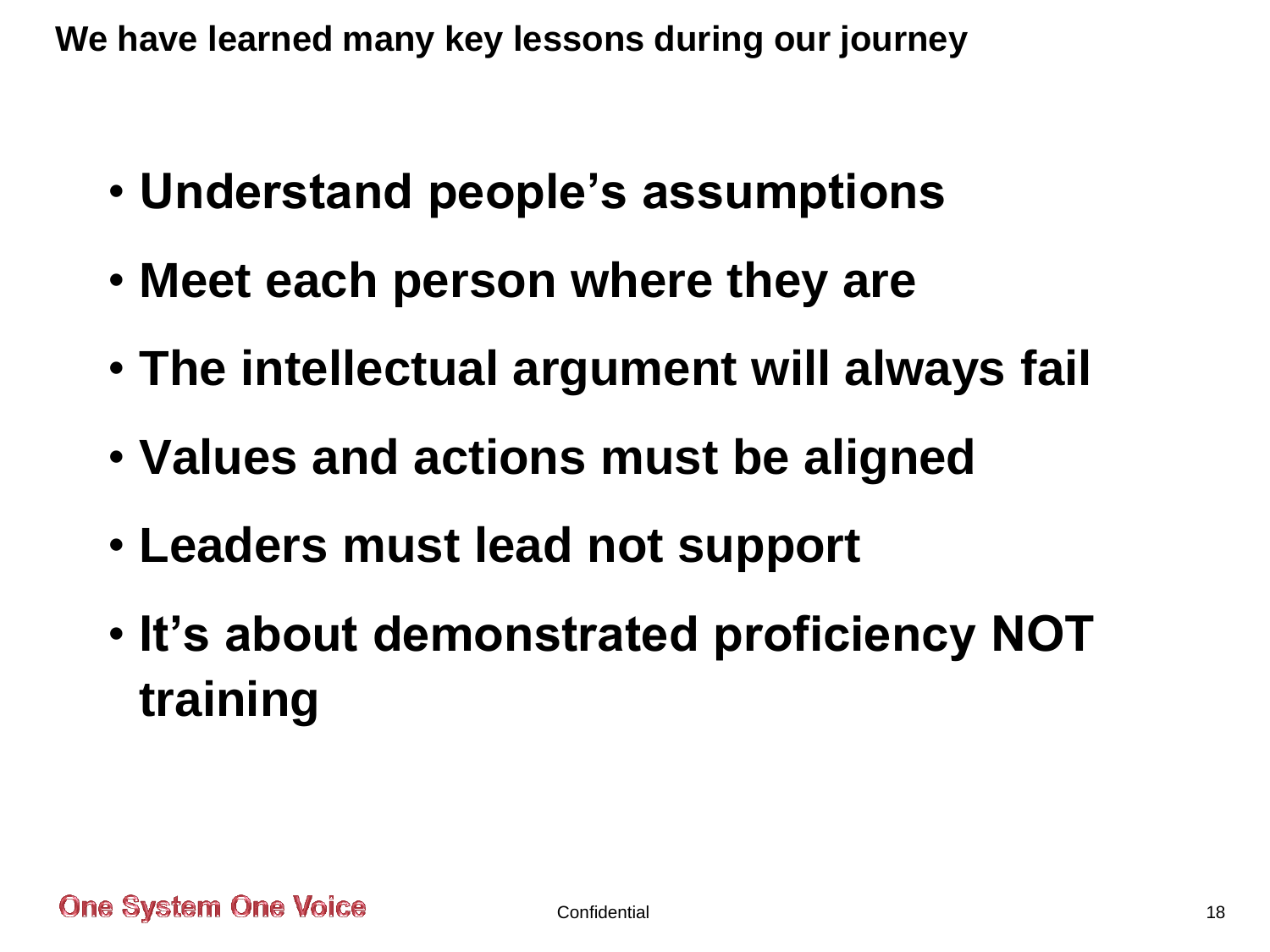**Success rates with Motivational Interviewing are high**

## **Using MI a listener can assist an associate to change their behavior from being a resistor to an active advocate in 6 months**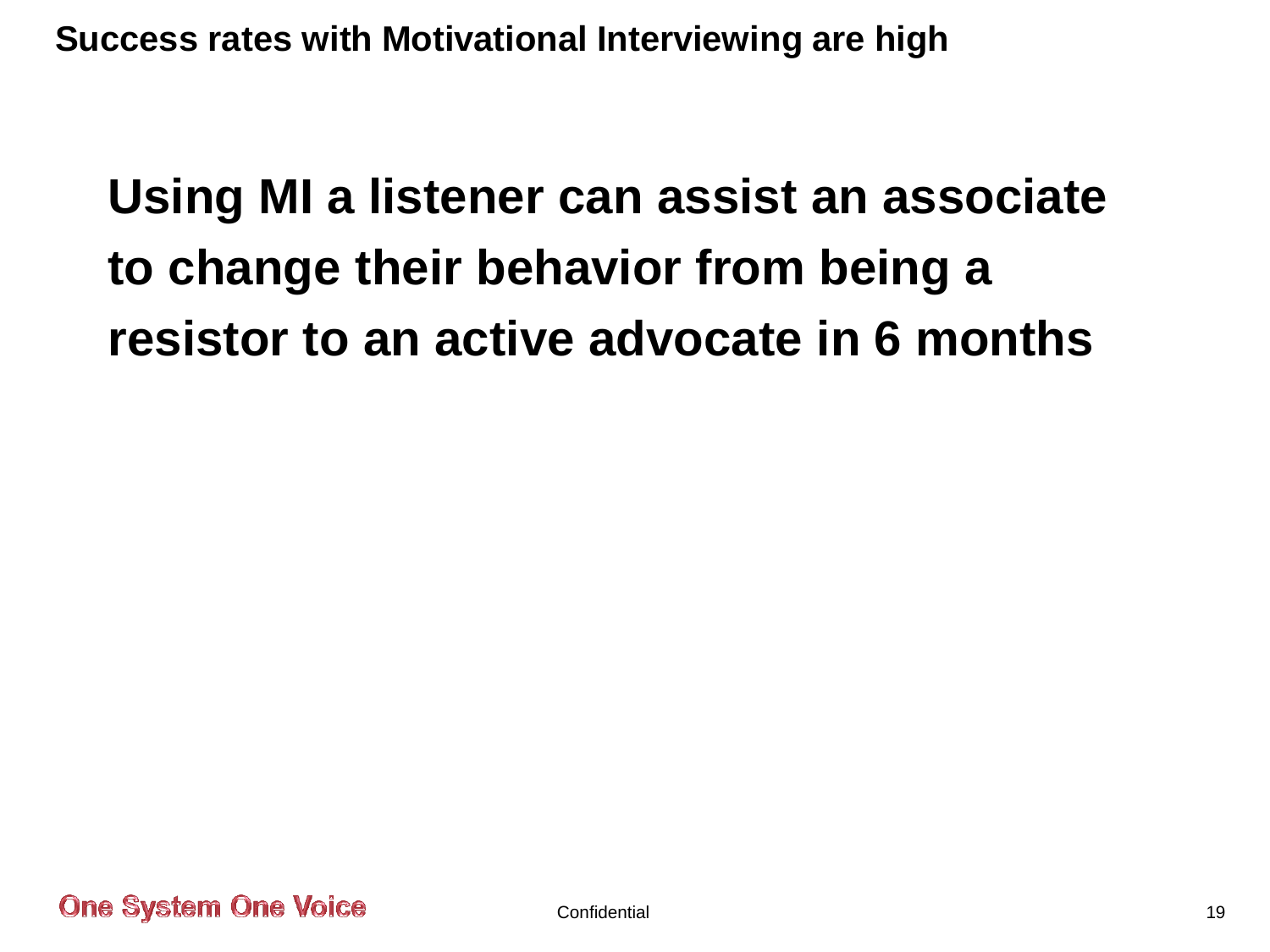**Key recap points**

- **We must meet each associate where they are in their change journey**
- **Coaching works well for associates who are willing and ready to be coached**
- **Motivational Interviewing assist associates who are not ready for coaching**
- **We cannot change another person, change comes from within**
- **Accurate Empathy is the single best predictor of a higher success rate in Addicted to the Status Quo™ conversations**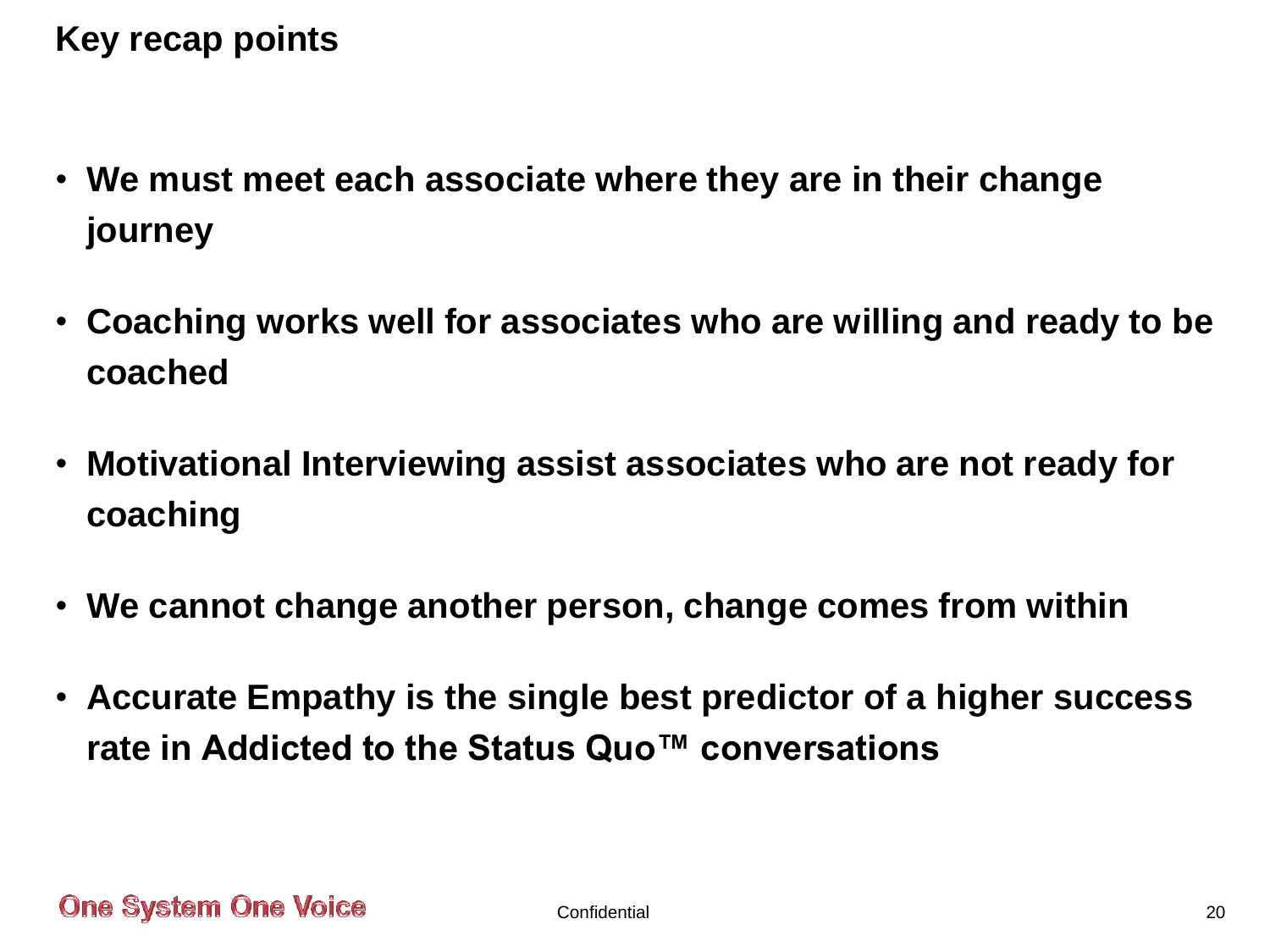#### **Reference Material Slide**

- **[http://www.onesystemonevoice.com](http://www.onesystemonevoice.com/)**
- **<http://www.motivationalinterview.org/>**
- **[http://www.motivationalinterview.org/quick\\_links/mitraining.ht](http://www.motivationalinterview.org/quick_links/mitraining.html) [ml](http://www.motivationalinterview.org/quick_links/mitraining.html)**
- **[http://www.zurinstitute.com/motivational\\_interviewing\\_course.](http://www.zurinstitute.com/motivational_interviewing_course.html) [html](http://www.zurinstitute.com/motivational_interviewing_course.html)**



• **[Motivational Interviewing, Third Edition: Helping People](http://www.amazon.com/Motivational-Interviewing-Third-Edition-Applications/dp/1609182278/ref=sr_1_1?ie=UTF8&qid=1405880361&sr=8-1&keywords=Motivational+Interviewing)  [Change \(Applications of Motivational Interviewing\)](http://www.amazon.com/Motivational-Interviewing-Third-Edition-Applications/dp/1609182278/ref=sr_1_1?ie=UTF8&qid=1405880361&sr=8-1&keywords=Motivational+Interviewing) by [William](http://www.amazon.com/William-R.-Miller/e/B001KII9XG/ref=sr_ntt_srch_lnk_1?qid=1405880361&sr=8-1)  [R. Miller](http://www.amazon.com/William-R.-Miller/e/B001KII9XG/ref=sr_ntt_srch_lnk_1?qid=1405880361&sr=8-1) and Stephen Rollnick** 



• **[Building Motivational Interviewing Skills: A Practitioner](http://www.amazon.com/Building-Motivational-Interviewing-Skills-Practitioner/dp/1606232991/ref=sr_1_4?ie=UTF8&qid=1405880361&sr=8-4&keywords=Motivational+Interviewing)  [Workbook \(Applications of Motivational Interviewing\)](http://www.amazon.com/Building-Motivational-Interviewing-Skills-Practitioner/dp/1606232991/ref=sr_1_4?ie=UTF8&qid=1405880361&sr=8-4&keywords=Motivational+Interviewing) by [David](http://www.amazon.com/David-B.-Rosengren/e/B0028OC7ZM/ref=sr_ntt_srch_lnk_4?qid=1405880361&sr=8-4)  [B. Rosengren](http://www.amazon.com/David-B.-Rosengren/e/B0028OC7ZM/ref=sr_ntt_srch_lnk_4?qid=1405880361&sr=8-4) (Jul 2, 2009)** 

### **Target Magazine Article Summer 2015 –** *Lean Coaching*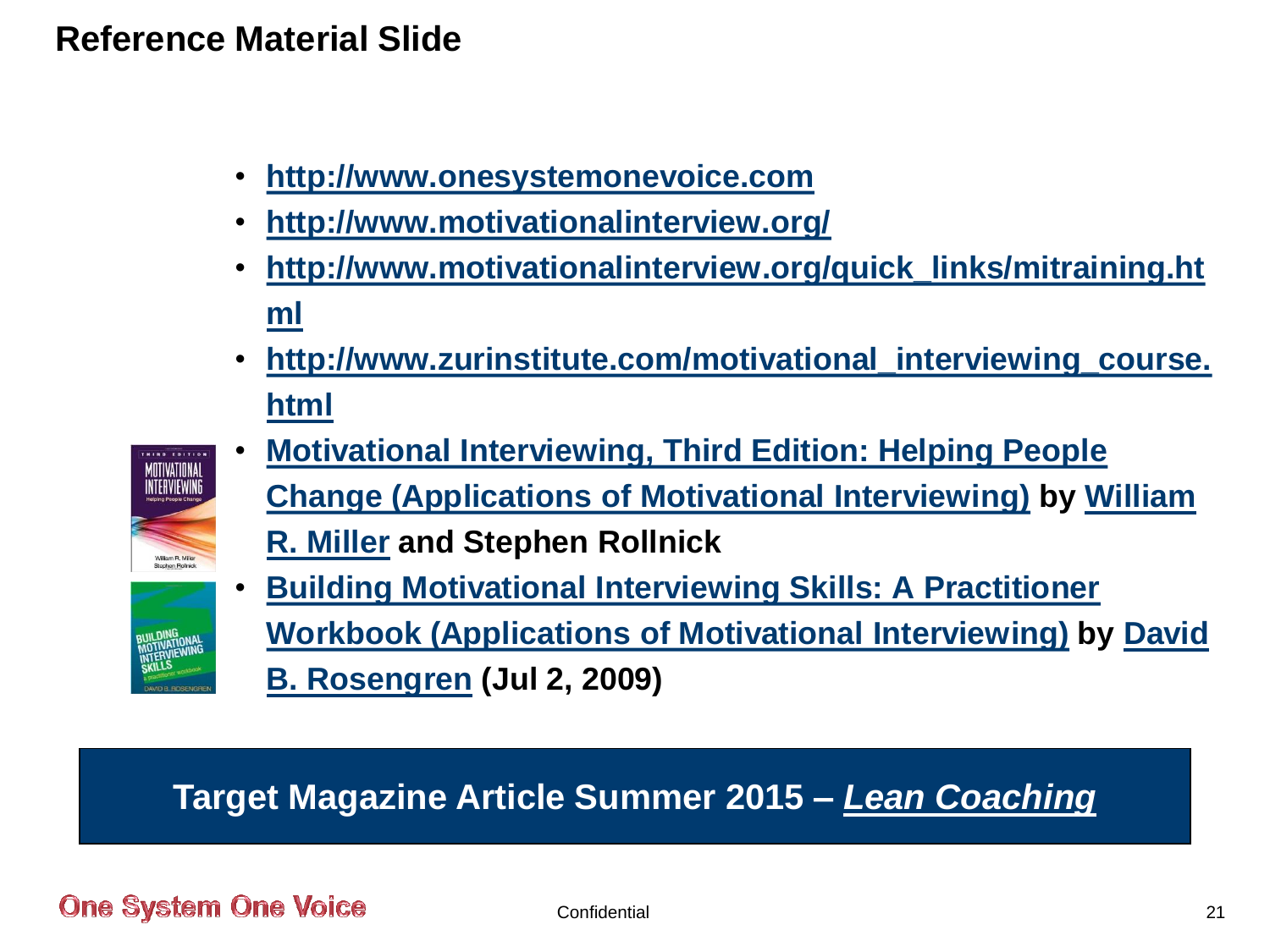**If you want to know more about how we are using MI in a business context please contact our coaching team at:**

## **[onesystemonevoice.com](http://www.onesystemonevoice.com/)**







**Ron Oslin Tony Chamblin Larry Anderson**

**One System One Voice**